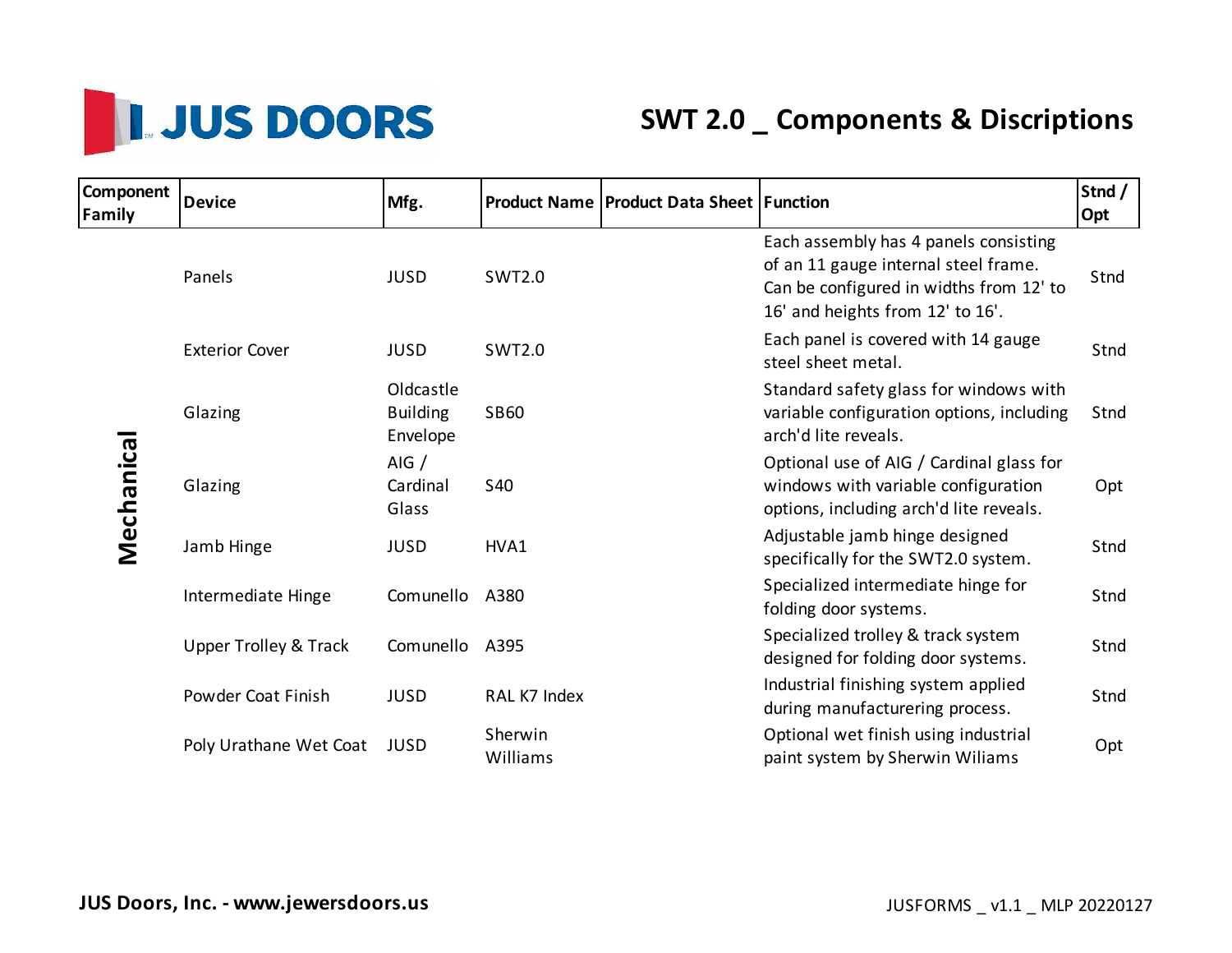| <b>Component</b><br><b>Family</b> | <b>Device</b>                   | Mfg.             |                | <b>Product Name   Product Data Sheet   Function</b> |                                                                                                             | Stnd /<br>Opt |
|-----------------------------------|---------------------------------|------------------|----------------|-----------------------------------------------------|-------------------------------------------------------------------------------------------------------------|---------------|
| Electrical                        | Center Mount Operator           | <b>GFA</b>       | 80.5           | Data Sheet                                          | Door operator, center mount with<br>manual release.                                                         | Stnd          |
|                                   | Door Controler                  | <b>GFA</b>       | TS971          | Data Sheet                                          | Door control unit to manage power<br>input and safety faults.                                               | Stnd          |
|                                   | Exterior Presence Sensor BEA    |                  | Widescan       | Data Sheet                                          | Opening safety, which protects user<br>from entering into fold of panels while<br>door is opening.          | Stnd          |
|                                   | <b>Interior Presence Sensor</b> | <b>BEA</b>       | LZR Flatscan   | <b>Data Sheet</b>                                   | Opening safety, which protects user<br>from panels swinging into the opening<br>while door is in operation. | Stnd          |
|                                   | <b>Exterior Photocell</b>       | <b>EMX</b>       | IRB-RET        | <b>Data Sheet</b>                                   | Closing safety, which protects user from<br>access to panels during closing action.                         | Stnd          |
|                                   | Lead Edge Sensor                | Miller Edge MU22 |                | <b>Data Sheet</b>                                   | Seondary Closing safety, which protects<br>user from crush of lead edges on closing<br>action.              | Stnd          |
|                                   | <b>Push Button Station</b>      | Liftmaster       | O2103          | <b>Product Data</b>                                 | 3 Button Push Button Station with Open,<br>Close, and Stop                                                  | Stnd          |
|                                   | 1 Button Remote                 | Liftmaster       | 811LM          | <b>Product Data</b>                                 | Single function, Open or Close, remote.                                                                     | Opt           |
|                                   | 3 Button Remote                 | Liftmaster       | 813LM          | <b>Product Data</b>                                 | Tri function, programmable remote.                                                                          | Opt           |
|                                   | <b>Universal Receiver</b>       | Liftmaster       | 850LM          | <b>Product Data</b>                                 | Interior mount receiver for remote<br>access.                                                               | Opt           |
|                                   |                                 |                  | 860LM          |                                                     | Exterior mount receiver for remote                                                                          |               |
|                                   | <b>Exterior Receiver</b>        | Liftmaster       |                | <b>Product Data</b>                                 | access.                                                                                                     | Opt           |
|                                   | Keypad Entry                    | Liftmaster       | <b>KPR2000</b> | <b>Product Data</b>                                 | Provides user with means of access<br>through personal security code.                                       | Opt           |
|                                   | <b>Interior Photocell</b>       | <b>EMX</b>       | IRB-RET        | Data Sheet                                          | Secondary opening safety, which<br>protects user from access to panels on<br>opening action.                | Opt           |